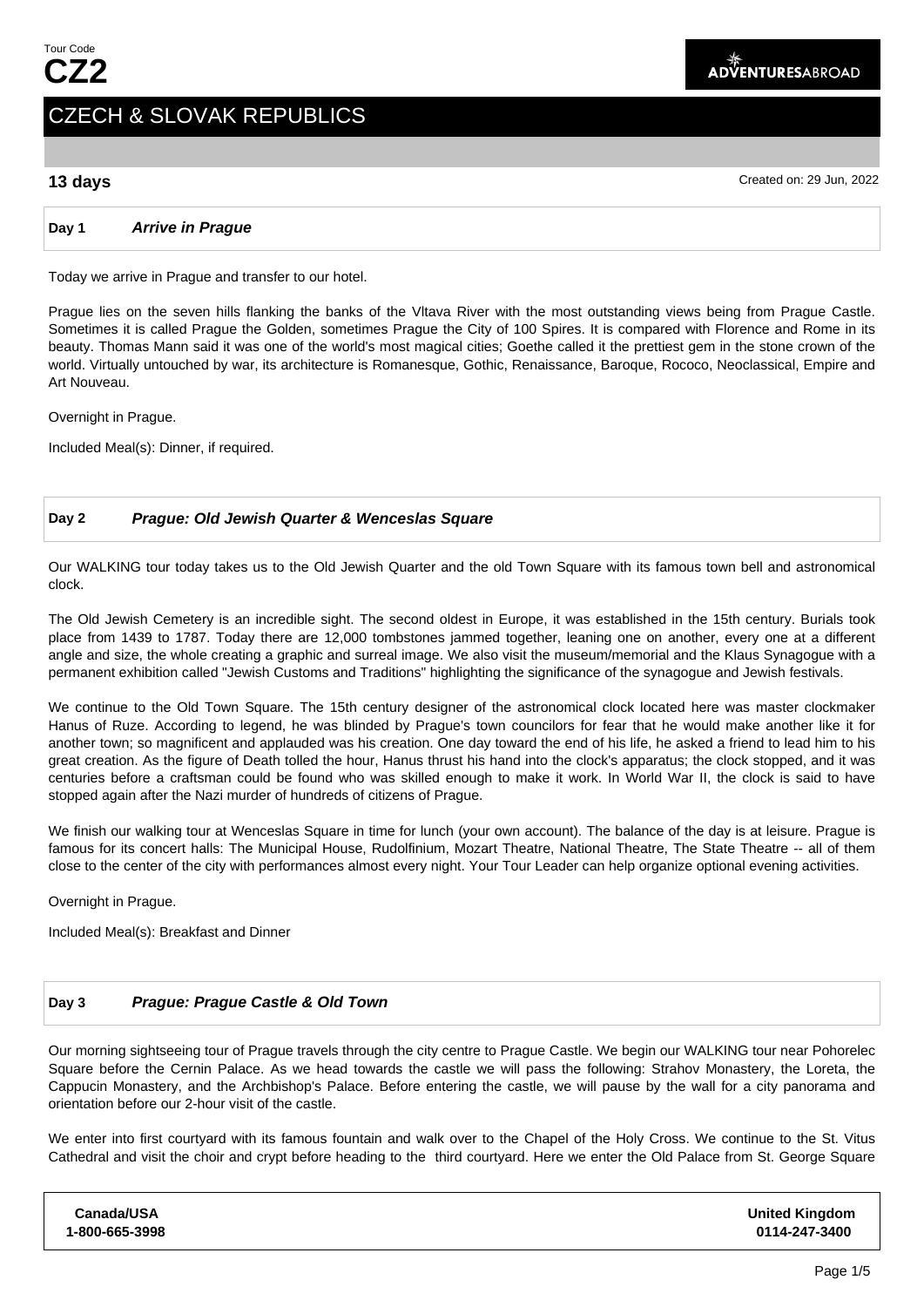and then continue toward the Golden Lane (Kafka's House) where we pause for a break and refreshment, and then carry on the Old Castle Steps with photo stops along the way.

We will stop at Nikolas Church before crossing the ancient Charles Bridge (Karluv Most), an artistic masterpiece famous for its vendors and artists. For over four hundred years, this work of art, built by King Charles IV in 1357, was the only link between the two halves of Prague. We admire the many sculptures as we walk across. We finish the formal part of our tour in the Old Town, an excellent spot for lunch. The afternoon is free to further explore this amazing city.

Overnight in Prague.

Included Meal(s): Breakfast and Dinner

#### **Day 4 Prague - Konopiste - Karlstejn - Karlovy Vary**

After our morning departure from Prague we visit the Renaissance chateau of Konopiste and its priceless interiors. Set in a hilly wooded park, this castle was built as a stronghold at the end of the 13th century, the present appearance dates from alterations made at the turn of the 19th to 20th century by the last owner, Franz Ferdinand d'Este.

After a lunch break we enjoy a tour of the Karlstejn Castle, a Gothic fortress and home to the imperial crown jewels. After our visit we continue east toward the famous spa of Karlovy Vary (Karlsbad). This town is beautifully located in the valley of the Tepla River and is famous for being one of the oldest and largest health spas in Europe. The hot medicinal spring water is famous the world over.

Overnight in Karlovy Vary.

Included Meal(s): Breakfast and Dinner

**Day 5 Karlovy Vary**

This morning we have a half-day WALKING tour of Karlovy Vary, an elegant spa town, and favourite retreat of crowned heads and international celebrities. "When the disorder becomes a disease, doctors prescribe the hot waters of Carlsbad." Our walking tour will take in all the sights, including the many springs and the graceful Mill Colonnade. A ride up the nearby funicular provides us with great views of the surrounding landscape of beech and oak forests.

The afternoon is at your leisure in this charming town.

Overnight in Karlovy Vary.

Included Meal(s): Breakfast and Dinner

#### **Day 6 Karlovy Vary - Marianske Lanze - Cesky Krumlov**

This morning we depart for Marianske Lazne. The historic centre of the town stretches along the spa colonnade with its unique singing fountain and the main avenue lined with pastel coloured Art Deco facades. Most of the old state spa buildings date from the second half of the 19th century and are set amidst thickly forested hills. After our visit we depart for Southern Bohemia, where many towns have a Bavarian or Austrian flavour. In the late afternoon we arrive in the town of Cesky Krumlov.

Medieval arcades and etched Renaissance facades in apricot, beige, and pea-green shades; rust-red, pink, and golden Baroque buildings surround this cobble stoned square with a Plague Monument (Morovy sloup) in its centre. Here you can explore the square, the side streets, and the winding River Vltava that separates the Old Town from the towering castle. This is undoubtedly one of the most exquisite towns in the Czech Republic.

Overnight in Cesky Krumlov.

| Canada/USA     | <b>United Kingdom</b> |
|----------------|-----------------------|
| 1-800-665-3998 | 0114-247-3400         |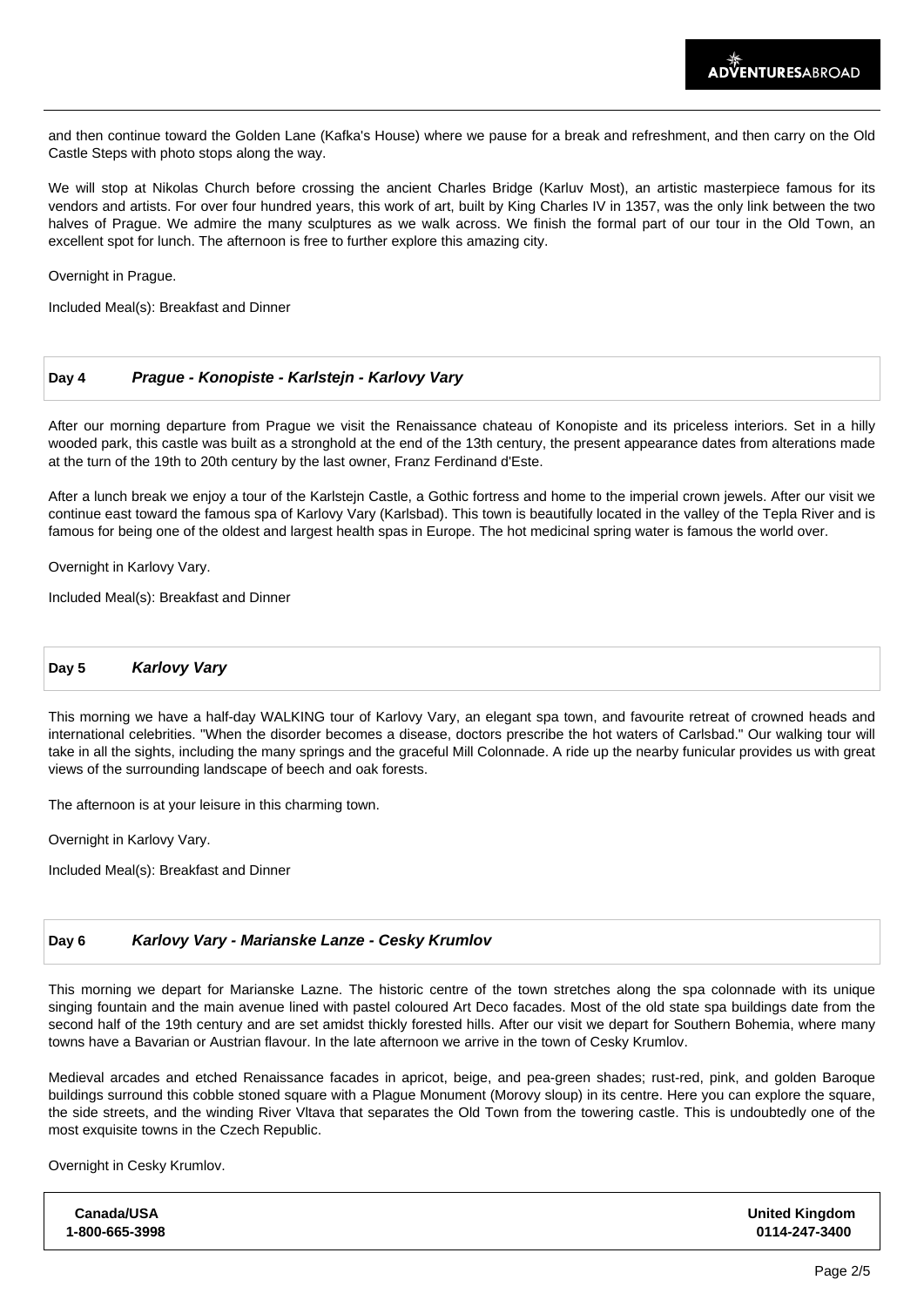Included Meal(s): Breakfast and Dinner

#### **Day 7 Cesky Krumlov: Castle Tour**

Cesky Krumlov is undoubtedly one of the most exquisite towns in the Czech Republic, and always a favorite among travellers. Today we will visit the mighty Renaissance castle of Cesky Krumlov, once the seat of the powerful Lords of the Rozmberks and the Schwarzenbergs. The castle houses a rich collection of period furniture, tapestries and historical weapons. The present castle complex is one of the largest in Central Europe and was recorded on the UNESCO World Heritage list in 1992

The great castle complex dominates the town of Cesky Krumlov. Under the Castle Complex lies the old town with its winding alleys and venerable Gothic and Renaissance houses. The historical centre of the town is on the UNESCO Heritage list, and after our castle tour the rest of your day will be free to stroll in this historical city centre. Explore the backstreets, visit the small shops and cafes, and wander the pathways along the river.

Overnight in Cesky Krumlov.

Included Meal(s): Breakfast and Dinner

#### **Day 8 Cesky Krumlov - Telc, Czech Republic - Bratislava, Slovak Republic**

This morning we travel through the spectacular countryside of carp ponds to the medieval town of Trebon. The houses lining the thin main square are as romantic as they come, and the three gateways of the town wall have survived from the 16th century. After our visit in Trebon, we continue on to the historic town of Telc. The town of Telc dates from the 16th century and the historic houses which surround the central square are all linked by continuous arcades. In 1992 UNESCO added the historic centre of Telc to the World Heritage List.

We continue to travel through the rolling hills of Southern Moravia, a region famous for its orchards and vineyards. Picturesque villages, towns and chateaux punctuate the landscape. After crossing the border into the Slovak Republic we will travel through the Small Carpathians, a thin strip of limestone hills altogether different from the soft, pine-clad hills of the Czech lands.

In the late afternoon we will arrive in Bratislava, the capital of Slovakia. Bratislava is situated on both banks of the Danube and a promontory of the Little Carpathians. During the second half of the 20th century, Bratislava finally became a Slovakian city where an ambitious rebuilding and restoration program has transformed the city.

Overnight in Bratislava.

Included Meal(s): Breakfast and Dinner

#### **Day 9 Bratislava - Trencin: Castle Tour**

Bratislava is the youthful, dynamic, and bustling capital of Slovakia. It is also an historic town full of traditions, nostalgia and music, and proud of its rich past. This is where three different countries meet with their languages, traditions, and cultures producing something very pleasant and attractive, a certain microcosm of central Europe.

Our morning city tour takes us to the main sights of Bratislava, including the historic Old Town, the Gothic Cathedral of St Martin, and the 14th century Tower of St Michael in the ancient city walls.

After lunch in Bratislava we travel to Trencin in western Slovakia. Upon arrival we enjoy a walking tour of Trencin, including Trencin Castle. Together with Nitra and Bratislava, Trencin is one of the oldest of Slovak cities, chronicled as early as in the 11th century. Its strategic location near three Carpathian Mountain passes on the crossroads of commercial routes, has always determined the character of the city as a significant landmark. As early as in the ancient times, the famous Jasper Road used by the Etruscan, Greek,

| Canada/USA     | <b>United Kingdom</b> |
|----------------|-----------------------|
| 1-800-665-3998 | 0114-247-3400         |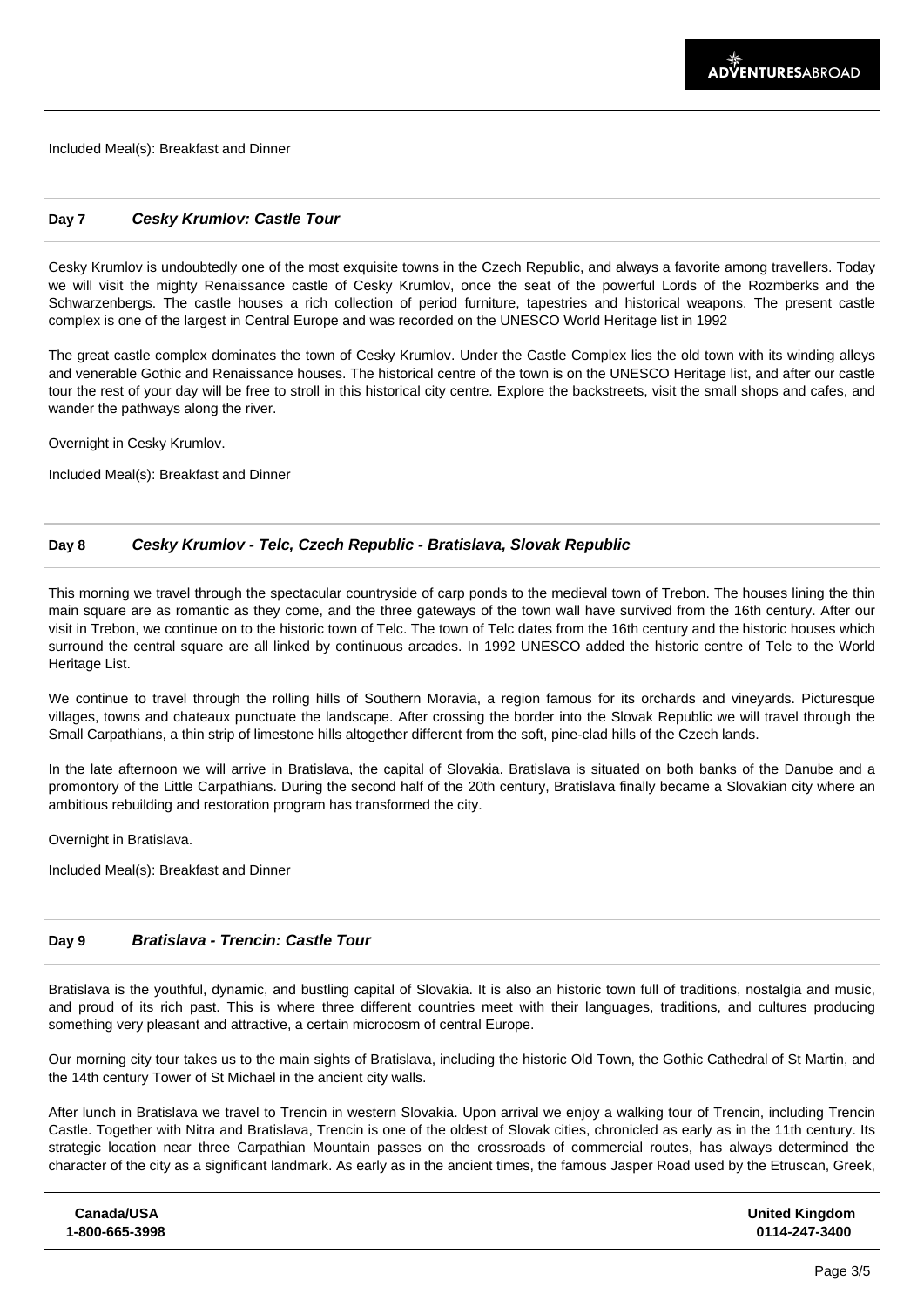and later Roman merchants to transport precious jasper from the Baltic region, was crossing Trencin.

The city is dominated by Trencin Castle, which is the third-largest castle in Slovakia. Trencin Castle, with extensive fortifications, has several palace buildings that surround the central medieval tower. Today this remains the highest point of the city. Below the castle, on the hillside, is a small square that is reached by a historic covered stairs as well as by winding side streets. The old town also has a large main square, with a large baroque church and a variety of shops.

Overnight in Trencin.

Included Meal(s): Breakfast and Dinner

#### **Day 10 Trencin - Bojnice - Ruzomberok - Horny Smokovec**

Today's journey takes us via Bojnice, a small town in the center of the country at the upper Nitra River. This is one of the oldest spa towns in Slovakia and home to the famous Bojnice Castle, which we will visit during our stop here. We will take a short walk through the town itself is situated just below the castle. We will also stop today in the town of Ruzomberok situated in the Vah River Valley. Established by German colonists in 1223, Ruzomberok became renowned for its guilds, industrial production, tinkers and craftsmen.

Horny Smokovec is the gateway to the High Tatras National Park, founded in 1948 and forming the northernmost section of the Carpathian Mountains. This geographic region is home to numerous glacial lakes and has a distinctly alpine character.

Overnight in Horny Smokovec.

Included Meal(s): Breakfast and Dinner

#### **Day 11 Pieniny National Park**

Our sightseeing for today takes us first to the Pieniny National Park, crown jewel of the most impressive areas of natural beauty in central Europe. Our visit to the park region will include a tour of the medieval Cerveny Klastor, at one time a Carthusian monastery. Adjacent to the monastery runs the Dunajec River, a natural border dividing Slovakia and Poland. From here we will continue on to the open-air museum of folk architecture in Stara Lubovna. This visit gives us the opportunity to walk amongst a collection of precious wooden houses dating from the late 19th century to the early 20th century.

After lunch we continue on to the town of Kezmarok where part of our tour includes a visit to the famous German built wooden Lutheran Church, a unique work of great carpentry and artistry. From here we return to Horny Smokovec.

Overnight in Horny Smokovec.

Included Meal(s): Breakfast and Dinner

#### **Day 12 Horny Smokovec - Bratislava**

Today we journey back to Bratislava, a scenic route through the mountain ranges of the High Tatras to the Low Tatras -- mountain peaks and hiking trails, still green forests, bubbling streams, and haystacks like miniature, peak-roofed houses. We arrive in the mid-afternoon.

Overnight in Bratislava.

Included Meal(s): Breakfast and Dinner

| Canada/USA     | <b>United Kingdom</b> |
|----------------|-----------------------|
| 1-800-665-3998 | 0114-247-3400         |